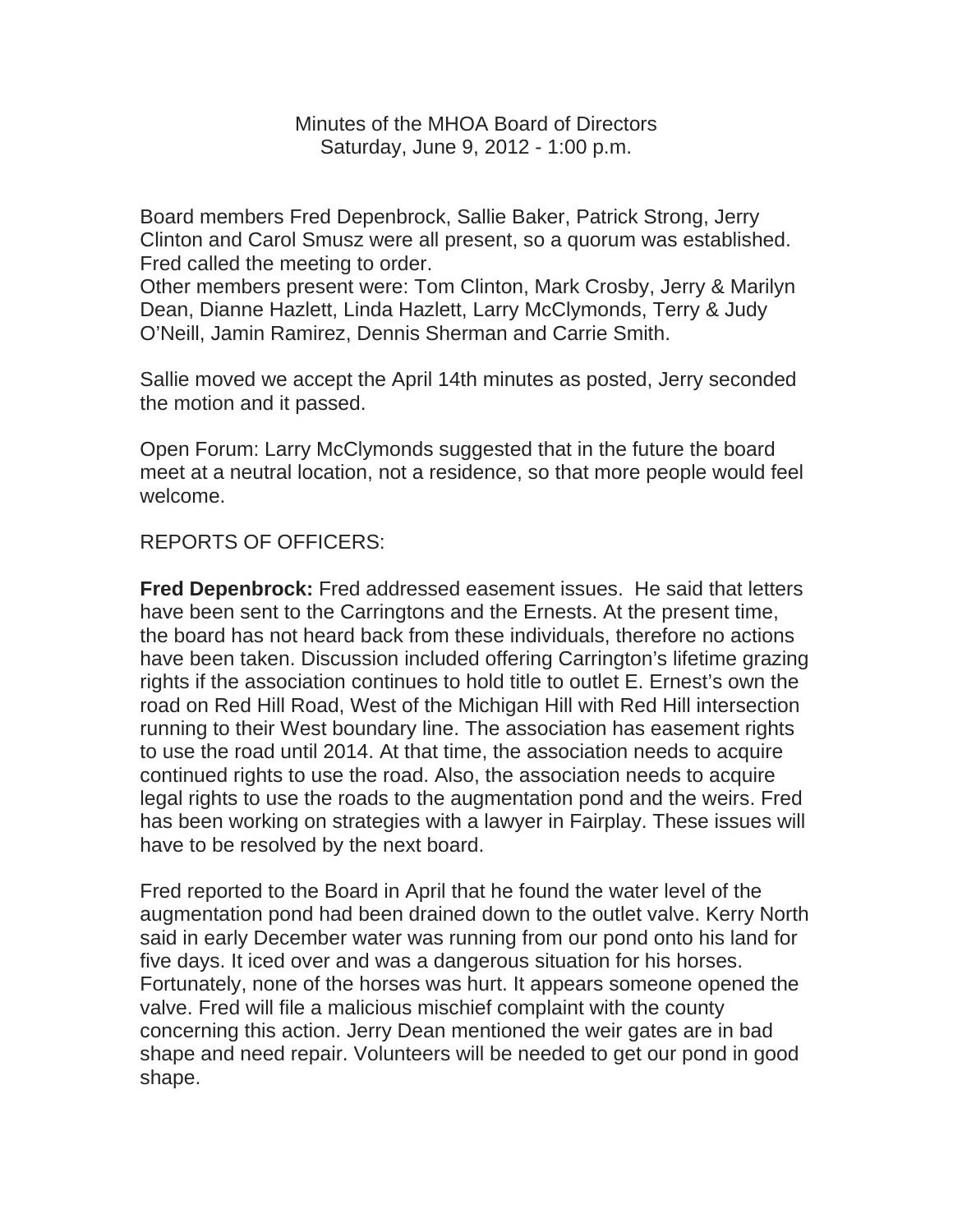Fred presented his letter of resignation. Sallie moved we accept his resignation at the adjournment of the annual meeting, June 16th, 2012. Patrick seconded it, and the motion carried.

**Sallie Baker:** Sallie reported that the Amended Bylaws have been posted on our website for Owner Comment since April 25<sup>th</sup>. She passed out copies of the Bylaws as they appeared on the website at that time. She has received two suggested additions/changes from Mark Matulik for 7b and a new #16. She has received no other comments from Owners, but has discussed needed changes with current Board members and with David Firmin, our lawyer. Sallie passed out a memo to Board members and Owners showing suggested changes to the draft of the Amended and Restated Bylaws of Michigan Hill Owners Association Inc. that has appeared on line. See second attachment called "Bylaws memo".

-----Sallie moved we add CRS Removal of Directors 7-128-108 to 6c - Amended and Restated Bylaws. Jerry seconded the motion. There was a short discussion. The motion was voted on and carried.

-----Sallie moved we amend 7b by striking "Specific emergency situations may occur, requiring a shorter meeting notice. It will be incumbent upon the MHOA Board to provide a minimum notice of ten days in such emergency cases" and then accepting 7b as stated on the memo. in its entirety. Patrick seconded the motion. There was a discussion. Motion was voted upon and passed.

-----Sallie moved we approve 7c - QUORUM - as stated but delete the last phrase "except as indicated in Paragraph 12 below". Jerry seconded the motion. Again, there was some discussion. The motion was voted on and passed.

-----Sallie moved we approve 7f - with the new title SECRET BALLOTS, since 7f previously had no heading. Patrick seconded the motion. The motion was voted on and passed.

-----Sallie moved we approve 7g - VOTING. A simple majority decides the issue being voted on, unless it regards voting rights." Jerry seconded the motion. There was some discussion. Patrick offered a friendly motion to strike "unless it regards voting rights and instead say: "unless specifically defined otherwise." Sallie accepted the friendly motion. The motion was voted on and passed.

-----Sallie moved we add #16 as it appears in the memo to the draft of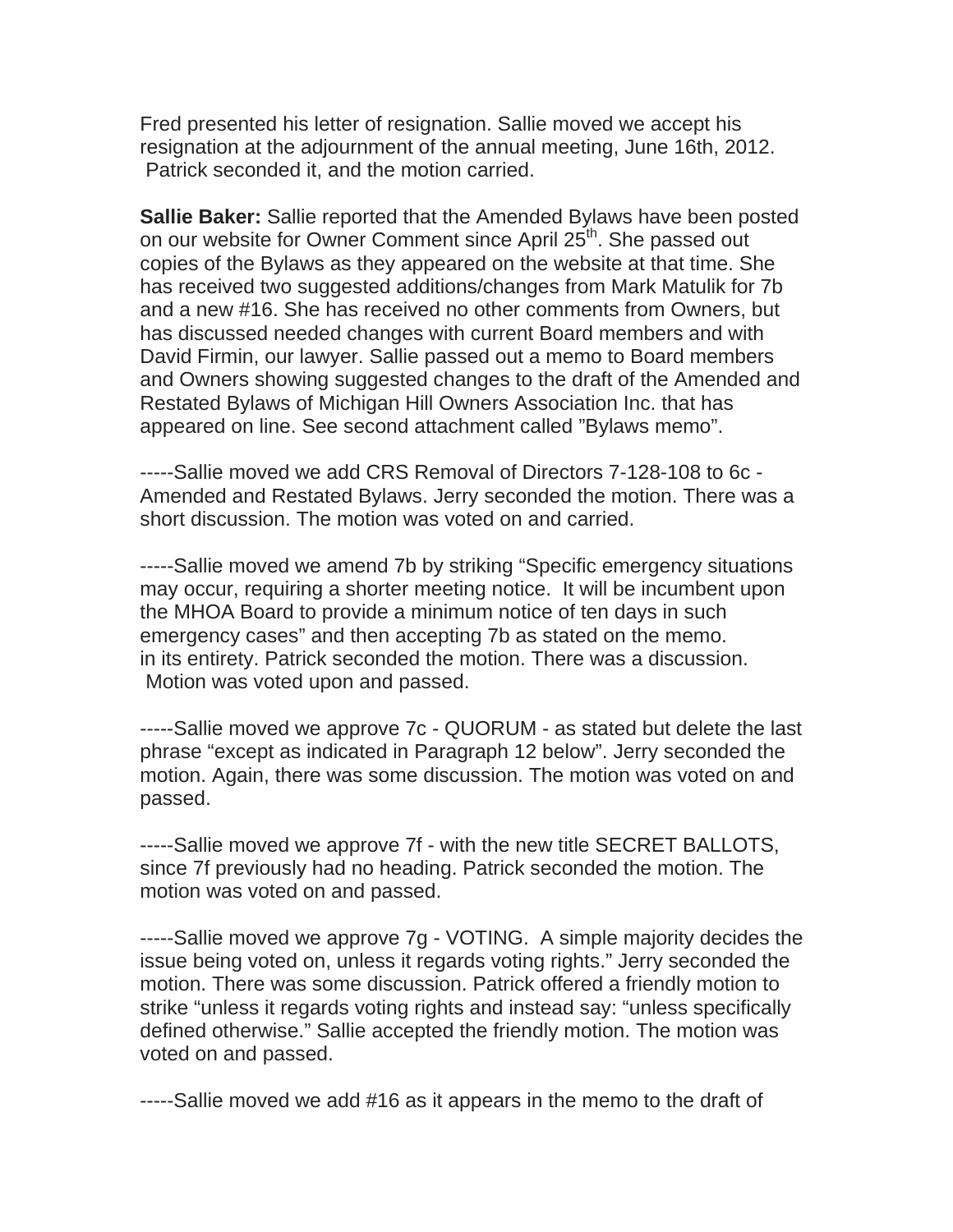Amended and Restated Bylaws as they are posted online: "16. HOMOWNERS BILL OF RIGHTS (NINE REQUIRED POLICIES) As required by the Colorado Common Interest Ownership Act (CCIOA 38- 33.3-209), the Michigan Hill Owners Association Inc. has developed and adopted policies which establish a process of good governance, due diligence, and which compliment the Association's Bylaws, Declaration of Covenants, and Articles of Incorporation. The Colorado Non-Profit Corporation Act: 7-128-101 vests authority to act on behalf of the Association in the Board of Directors. The Board adopts the policies after a thirty-day period of owner comment, but it is the Board's responsibility to pass them. Members do not have a veto right."

Patrick seconded the motion. A discussion followed. A friendly motion was offered that we strike the last sentence, "Members do not have a veto right concerning the policies" and that we delete the parenthetical phrase "nine required policies." The motion was voted on including the friendly motion and it passed.

-----Sallie then moved that we accept the entire draft of the Amended and Restated Bylaws with amendments, as the final version of Bylaws for MHOA, effective June 9, 2012. Jerry Clinton seconded the motion. The motion passed.

Next on the agenda was a motion concerning the "Deviations" clause as it appears in eight of the nine required policies already passed. Since Owners have expressed concern, Sallie consulted David Firmin who suggested new clarifying language for the policies.

-----Sallie moved that the "deviations" clause currently posted in each of the eight policies online be stricken and the following added in its place - "In the event of emergencies or in the event the Board of Directors, in good faith, fails to fully comply with the above policy, such action taken will not invalidate the policy." Patrick seconded the motion. The motion was voted on and passed.

-----In the absence of the Regulations Chairperson, Mark Matulik and in the interest of time, Sallie moved we table the Conduct of Meetings Policy and place it on the agenda as Old Business for the next duly constituted MHOA Board meeting. Carol seconded the motion. The motion was voted on and passed.

**Jerry Clinton:** The road committee consisting of Jerry Clinton, Gary Probasco and Carrie Smith met June 8th. Jerry had posted two jobs for road maintenance and snowplowing in the Flume and on our community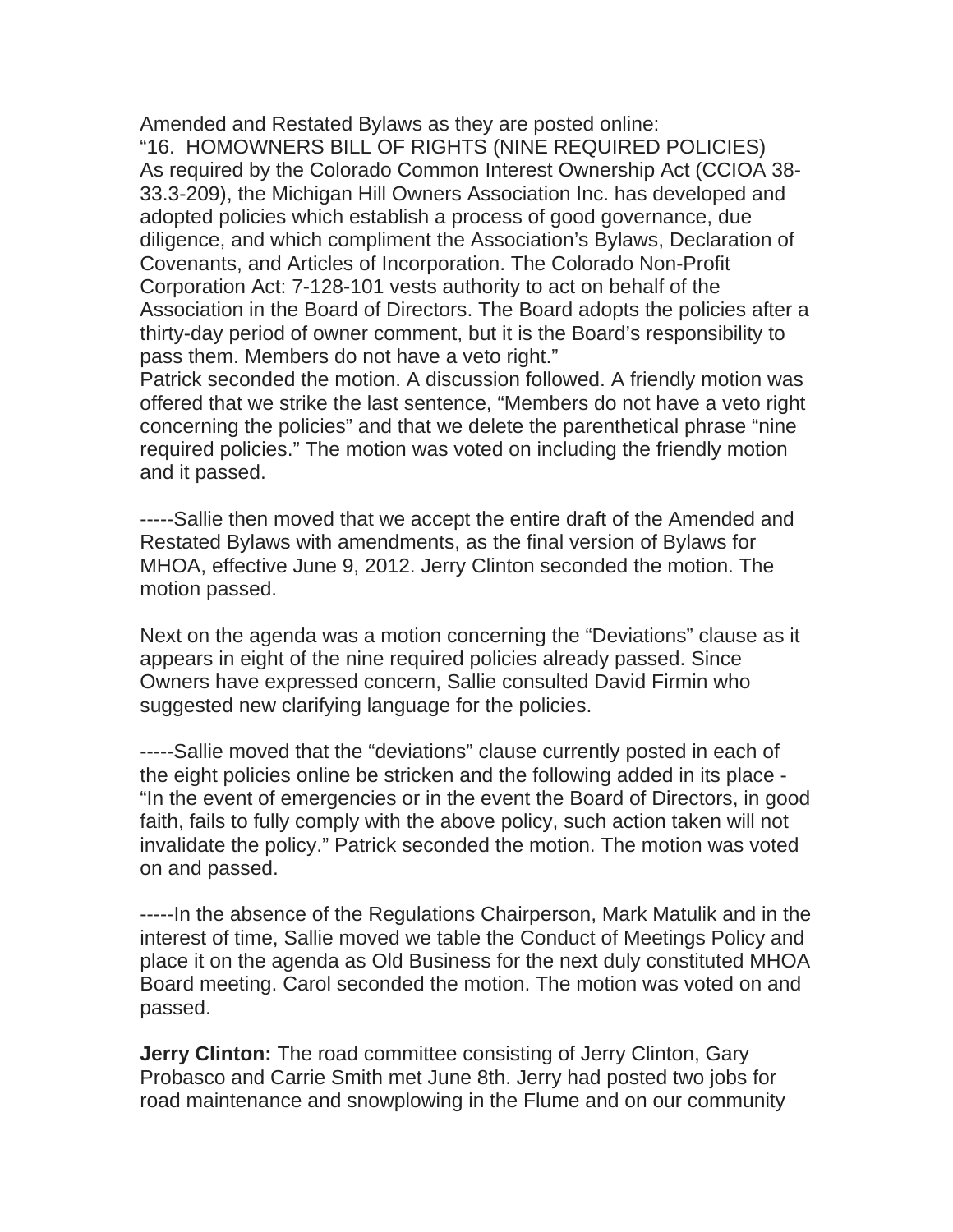Bulletin Board for about 3 weeks. Only one bid was received for snowplowing and one bid for road maintenance. A one year contract for road maintenance and a three year contract for snowplowing from South Park Plowing LLC, owner Jamin Ramirez, was reviewed by the committee and recommended for a vote by the Board. Gary Probasco suggested that provision for a backhoe be added since our grader has limitations with the use of its blade. Carrie Smith agreed to make that addition to the contracts. The committee has suggested clearing aspens from the edge of the ditches, grading the road and adding gravel. Carrie created a map of the roads that are needing gravel. Jerry and Carrie estimated 42 loads of road base plus chat are needed for the worst sections of the roads. Jerry has talked to the company who sprays for weeds and they want to wait a bit longer to spray. Steve Bargas, the fire chief, has been contacted again about burning the pit but with the present burn bans he is unable to move forward with this. Options for the burn pit include closing the pit temporarily or increasing the size of the pit.

Jerry presented copies of the two contracts to the Board for review, noting that these contracts were based on the one written by David Firmin last winter. Jerry moved we accept these two contracts from South Park Plowing LLC, owner Jamin Ramirez. Sallie seconded the motion. Jerry recused herself from voting. The remainder of the board voted to approve the contracts, and the motion passed.

**Patrick Strong:** Reported 13 homeowners have not paid dues as of June 9th. Total expenses so far this year have been \$18,200. The checking balance is \$62,400. The budget for road material is \$5500. \$6000 had been budgeted for legal fees and so far we have spent \$10,000. But luckily road expenses have been down so we can re-allocate funds to legal expenses. Patrick stated that there is a \$6500 CD at the Colorado State Bank. He needs to talk to the prior treasure about \$2000 that has not been accounted for.

Quick Books are in place for the next treasurer. There was some discussion on whether a second notice was necessary. Everyone agreed that too much time elapses between the first notice and the due date so perhaps that should be readjusted.

**Carol Smusz**:I have been busy updating addresses and emails, preparing agendas and minutes, etc I have contacted approximately 30 people about serving on the board. Unfortunately, only one person has agreed to consider running. Nominations from the floor will be necessary to fill vacant positions on the board at the annual meeting.